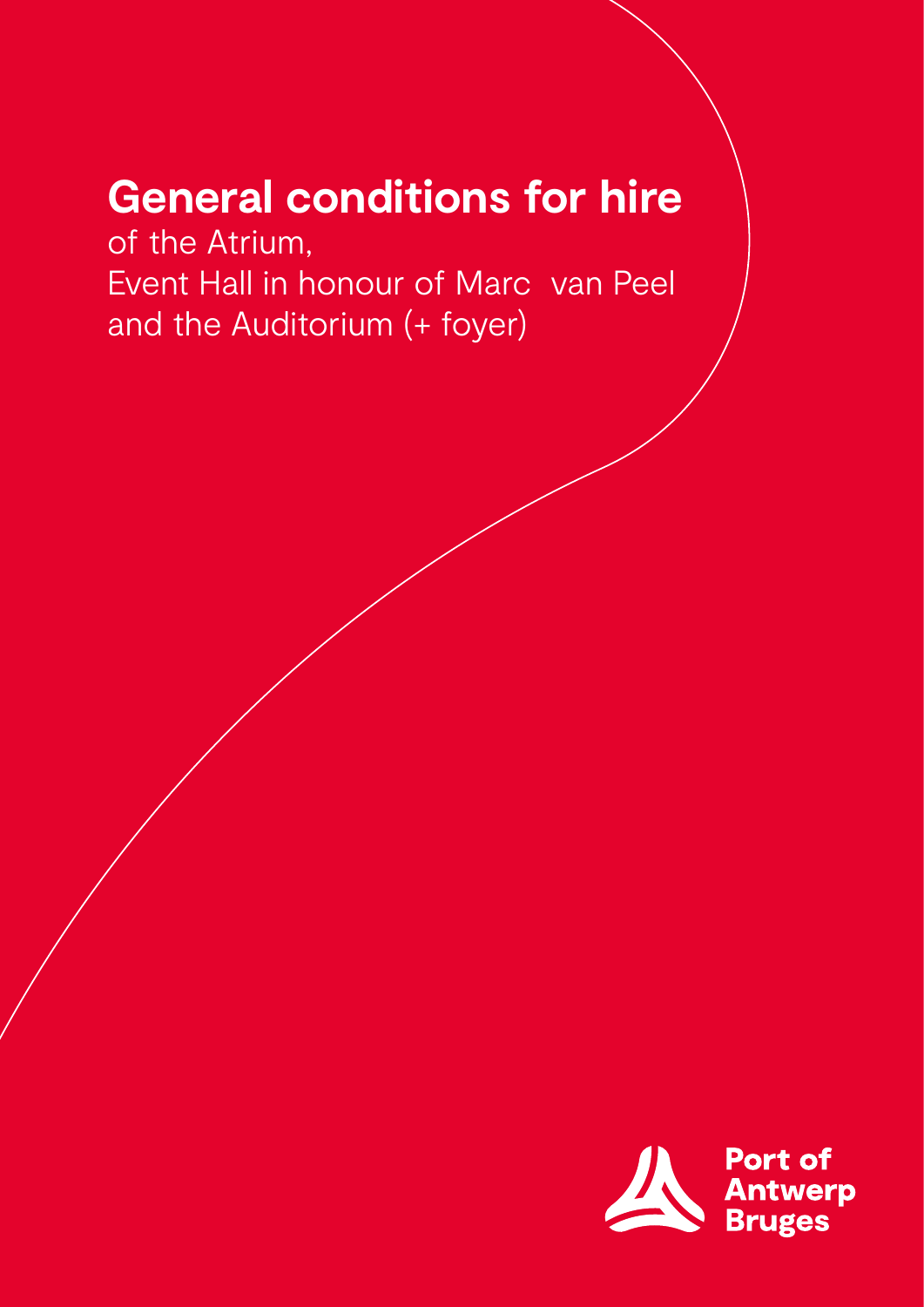## **Artikel 1 – Definitions**

The following definitions apply in these General Conditions and in the agreement to which they relate:

1.1 Lessor: "Haven van Antwerpen-Brugge NV van publiek recht," hereinafter referred to as "Port of Antwerp-Bruges";

1.2 Port House: The registered office of Haven van Antwerpen-Brugge NV van publiek recht, located at Zaha Hadid square 1, 2030 Antwerp;

1.3 Atrium: located on the ground floor with a maximum capacity of 250 guests;

1.4 Event Hall in honour of Marc Van Peel: seminar room on the ground floor with a maximum capacity of 99 persons sitting/standing;

1.5 Auditorium: seminar room on the 6th floor with a maximum capacity of 90 persons sitting;

1.6 Organiser: The company or organisation to which the venues are made available for the limited permitted activities.

## **Artikel 2 – Object**

Port of Antwerp-Bruges may make the venues in Port House available to third parties in accordance with the provisions of the General Conditions set forth herein. In principle the venues may be hired by any natural person, artificial person or de facto association.

#### **Article 3 – Nature of the activity**

The venue may not be made available for organising:

- activities which may constitute a danger to the public;
- activities which are of a nature/content in conflict with general decency or public order;
- activities that do not respect the philosophical and/or religious convictions of other people;
- activities which clearly exceed the possibilities of Port House;
- activities which are liable to compromise the correct functioning, interests or reputation of Port of Antwerp-Bruges;
- activities such as dance evenings and parties;
- sales activities.

This decision is taken unilaterally by Port of Antwerp-Bruges.

## **Artikel 4 – Reservation**

4.1 The reservation request must be submitted at least 10 working days before the date of the planned activity, and preferably sooner.

4.2 The request must be made using the reservation form provided by Port of Antwerp-Bruges and must contain the following information:

- Name of the company/organisation;
- Address:
- Phone/mobile number:
- Email address of the contact person;
- Invoicing information;
- Day(s), time and duration of use;

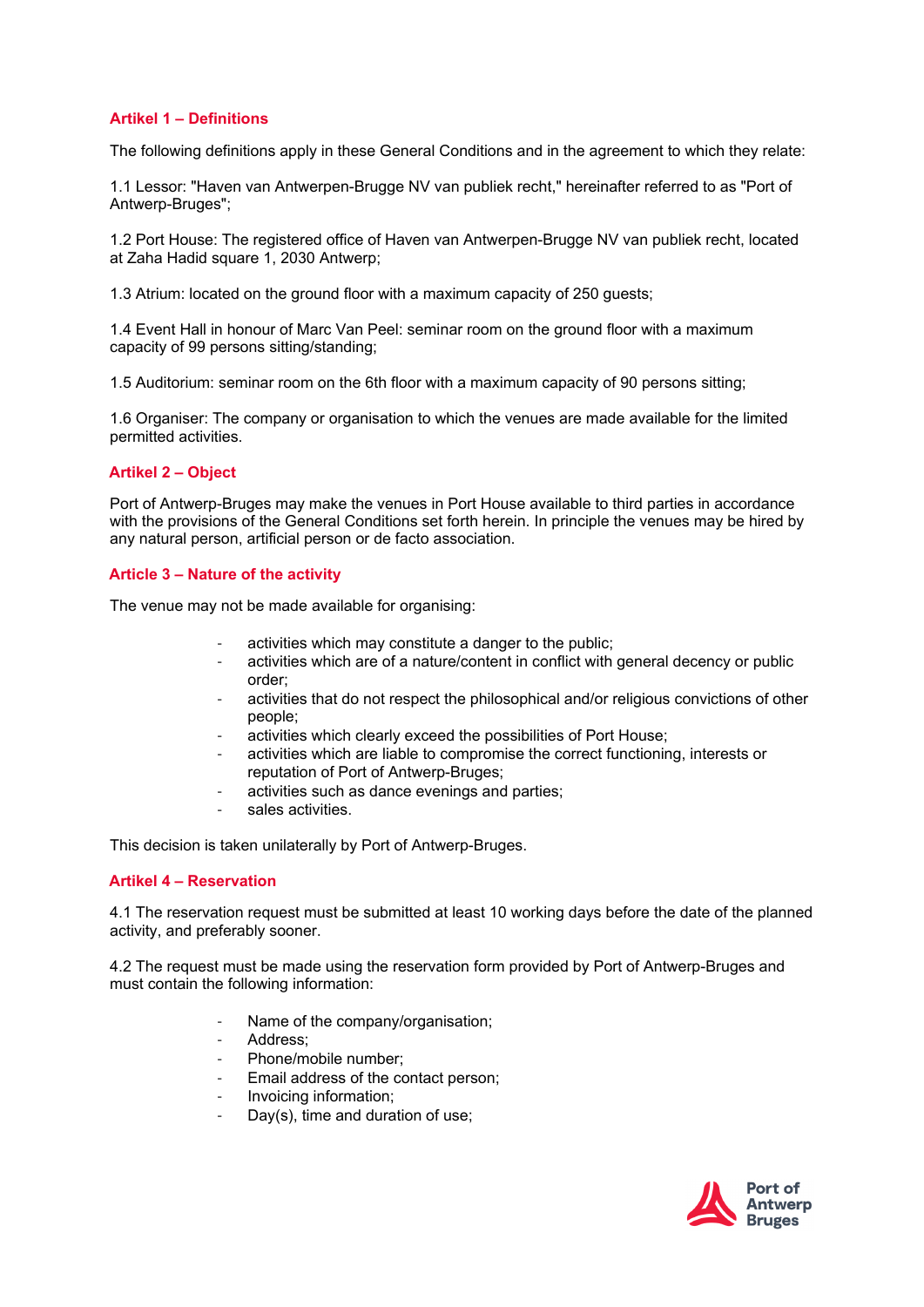- Nature and aim of the activity;
- Programme;
- Expected number of participants.

4.3 The request must always contain a short description of the content of the activity and the facilities required for it.

4.4 By submitting a request the Organiser declares that they accept these General Conditions. They also undertake to ensure that these conditions are observed by their personnel, appointees and third parties on which they call.

4.5 Port of Antwerp-Bruges shall decide on the request. In case of a favourable decision the Organiser shall receive a confirmation making the reservation definitive.

4.6 The Organiser is forbidden to transfer the reservation and the subsequent use to third parties, either in whole or in part.

4.7 The Organiser is also forbidden to make use of other rooms or to organise another activity.

## **Article 5 – Times of availability**

5.1 The Atrium can be used on Monday, Wednesday and Friday between 17:30 and 23:00 hours. All planned preparations for the event must be made within the chosen time frame, as must be the clearance of the Atrium after the event.

5.2 The Event Hall in honour of Marc Van Peel can be used from Monday to Friday between 09:00 and 23:00 hours. All planned preparations for the event must be made within the chosen time frame, as must be the clearance of the Event Hall in honour of Marc Van Peel after the event.

5.3 The Auditorium can be used from Monday to Friday between 09:00 and 23:00 hours. All planned preparations for the event must be made within the chosen time frame, as must be the clearance of the Auditorium after the event.

5.4 Deviations from these times may only be granted in exceptional circumstances, and then only with prior, written, express agreement from Port of Antwerp-Bruges.

# **Article 6 – Use of the venues**

6.1 The number of persons admitted to the Atrium must not exceed the permitted maximum, namely 250.

6.2 The number of persons admitted to the Event Hall in honour of Marc Van Peel must not exceed the permitted maximum, namely 99.

6.3 The number of persons admitted to the Auditorium must not exceed the permitted maximum, namely 90.

6.4 There is a general prohibition against smoking in Port House.

6.5 Food and drinks are prohibited in the Auditorium.

6.6 It is not permitted to attach anything to the walls, floors, ceilings, curtains or any other part of the building.

6.7 It is not permitted for the Organiser to change the furnishing in the Auditorium or the Atrium by adding or moving furniture.

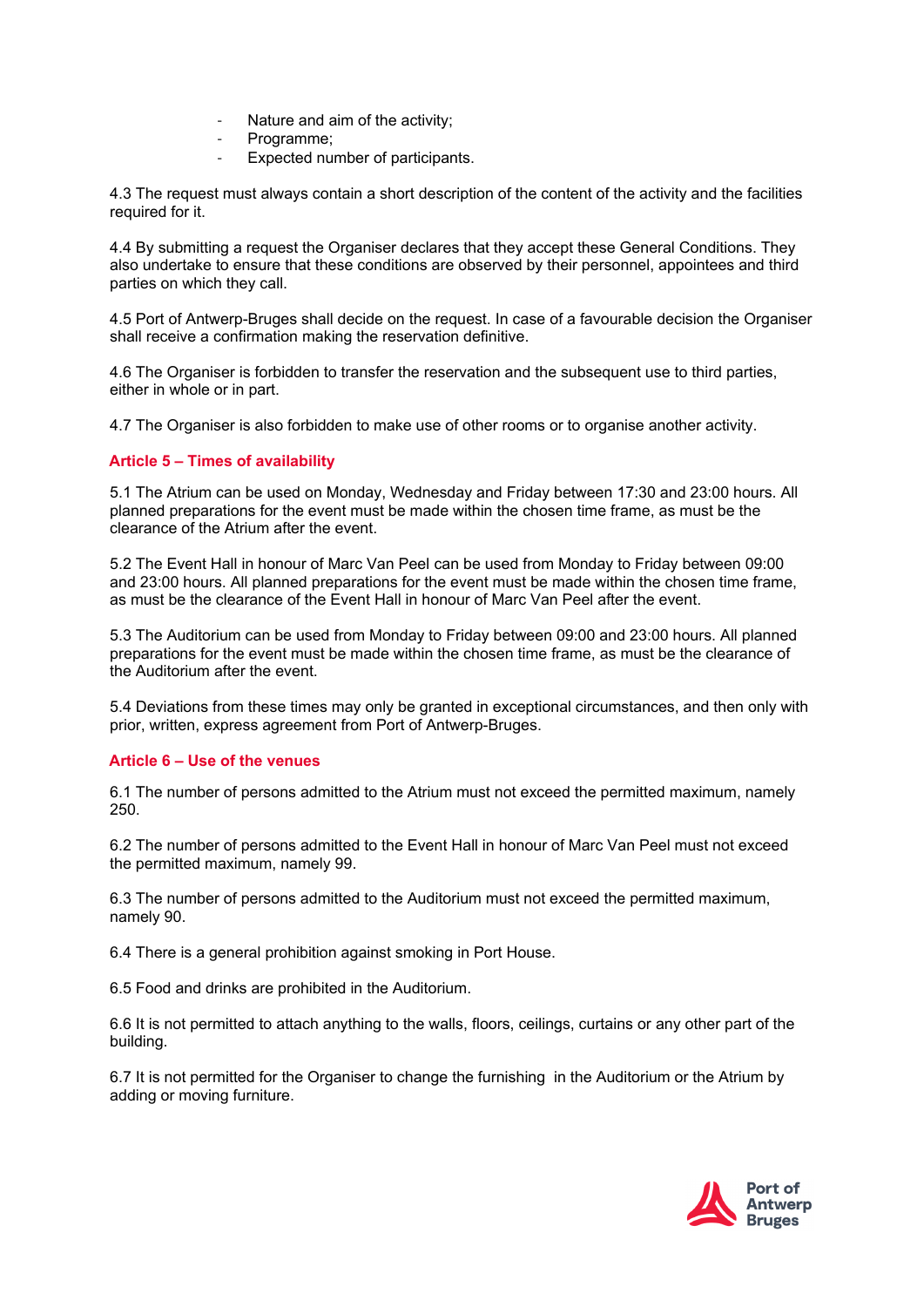6.8 In the Event Hall in honour of Marc Van Peel the Organiser is responsible for arranging the furniture (chairs, tables etc.) for the event, at the organiser's own risk and responsibility, notwithstanding the provisions of art. 15. The Organiser must follow the instructions of Port of Antwerp-Bruges.

6.9 The Port of Antwerp-Bruges appointees and members of personnel are entitled to enter the rooms being used at all times in order to ensure compliance with the safety regulations and the correct use of the equipment and facilities. Their directions must always be followed.

6.10 A Port of Antwerp-Bruges member of personnel or appointee shall always be responsible for setting up the audiovisual equipment made available for any activity in the venues.

6.11 The Organiser must always be able to produce an attendance list at the start of and during the activity. An alphabetical list of participants (with first name and surname in full) must be submitted by the Organiser at least two days before the event.

6.12 It is not permitted to enter any other rooms or to use any other access ways except those specified by Port of Antwerp-Bruges.

6.13 The Organiser undertakes to leave Port House after the activity and after the rooms have been returned to their original condition.

6.14 In exceptional circumstances Port of Antwerp-Bruges may give explicit written permission for soft background music (without amplification) to be played in the venues, depending on the nature of the Organiser's event.

Copyright and due payment: If the Organiser plays music for the event, then they must contact the copyright collection companies concerned, such as SABAM or HONEBEL, and must pay the due amounts. The Organiser must present proof of payment if required to do so by Port of Antwerp-Bruges. Port of Antwerp-Bruges shall not be involved in any way, either as regards the administrative processing or as regards the payment. The Organiser indemnifies Port of Antwerp-Bruges and holds it harmless against all claims and demands which it may receive from third parties in this connection. Failure by the Organiser to comply with this condition shall result in future use being refused.

#### **Article 7 – Catering, coffee breaks, receptions and meals**

Catering, coffee breaks, receptions and meals can be organised in Atrium, on condition that they form part of an activity in the Atrium.

Catering, coffee breaks, receptions and meals can be organised in the Event Hall in honour of Marc Van Peel, on condition that they form part of an activity in the Event Hall in honour of Marc Van Peel.

Catering, coffee breaks, receptions and walking lunch / dinner can be organised in the Foyer, on condition that they form part of an activity in the Auditorium.

If the Organiser wishes to call upon a caterer, it must be one recognised by Port of Antwerp-Bruges (Compass Group). However, all agreements and settlement must be done by the Organiser directly with the caterer. Port of Antwerp-Bruges cannot under any circumstances be held liable for the services provided by the caterer.

#### **Article 8 – Rates, costs, payments and cancellation charges**

8.1 Basic rate: the charge for use of the Atrium is € 1500 (excl. 21% VAT). After 20:00 hours a supplement of €250 (excl. 21% VAT) shall be charged. Catering is not included.

8.2 Basic rate: the charge for use of the Event Hall in honour of Marc Van Peel is € 1000 (excl. 21% VAT). After 20:00 hours a supplement of € 250 (excl. 21% VAT) shall be charged. Catering is not included.

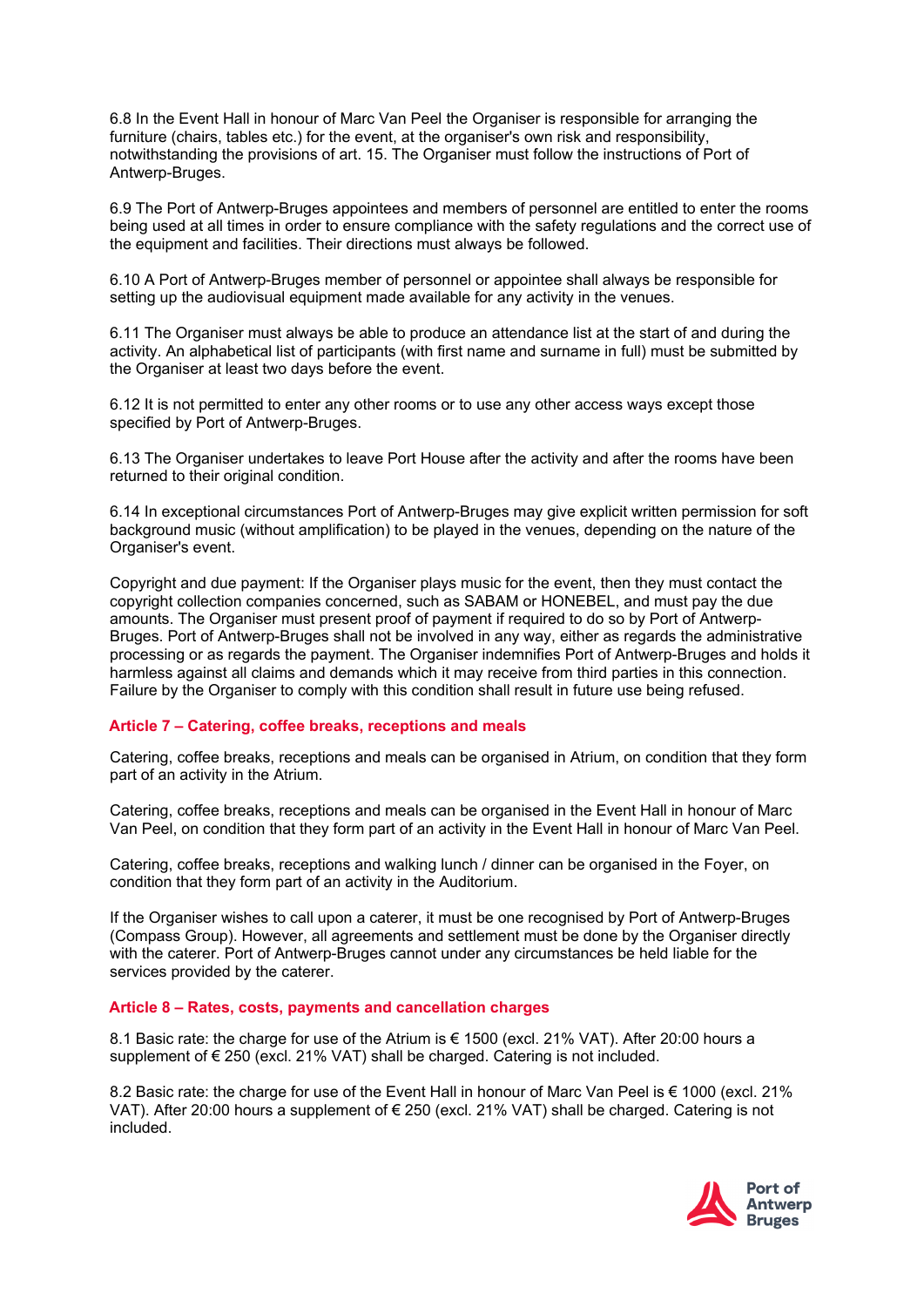8.3 Basic rate: the charge for use of the Auditorium is € 700 (excl. 21% VAT). After 20:00 hours a supplement of € 250 (excl. 21% VAT) shall be charged. Catering is not included.

8.4 Cancellation charge: cancellation of the activity must be notified by the Organiser in writing or by email to the appointed Port of Antwerp-Bruges contact person. If the activity is cancelled then a cancellation charge must be paid on the basis of the basic rate mentioned in art. 8.1, 8.2 or 8.3 as follows:

- more than 30 calendar days before the activity: 25% of the due amount;<br>- between seven and 30 calendar days before the activity: 50% of the due
- between seven and 30 calendar days before the activity: 50% of the due amount;
- less than seven calendar days before the activity: the full amount is due.

8.5 In case of *force majeure* affecting Port of Antwerp-Bruges, the latter may cancel the reservations without any form of compensation, of any sort whatever, in favour of whom or whatsoever. In such a case the Organiser shall be informed as quickly as possible. The Organisers of pending reservations shall similarly be informed as quickly as possible.

#### **Article 9 – Waiver of charges**

Port of Antwerp-Bruges may decide, giving reasons, to waive payment by the Organiser of charges, costs and payments, either in whole or part.

#### **Article 10 – Technical equipment**

The venues are fitted with audiovisual equipment. There is also a wireless network for Organisers wishing to connect their own PC to the internet. At the end of the activity, a Port of Antwerp-Bruges staff member will check whether all audiovisual equipment is still present. If any audiovisual devices are found to be missing, Port of Antwerp-Bruges will purchase replacements at the Organiser's expense. The use of technical equipment brought along by the Organiser, if any, is subject to prior authorisation.

#### **Article 11 – Cloakroom**

The Organiser may make use of the cloakroom provided, on the Organiser's own initiative. Port of Antwerp-Bruges cannot be held liable for any theft, damage or loss occurring to articles left there.

#### **Article 12 – Services and personnel**

The Organiser must provide sufficient personnel to ensure smooth functioning of the activity, including reception. During the activity the contribution by Port of Antwerp-Bruges shall be limited to a member of personnel or appointee at the venue to provide technical support or one member of personnel or appointee at the desk to provide support with reception and access control. After 20:00 hours there is always a security guard.

### **Article 13 – Supervision**

The Organiser and the participants must follow the directions and instructions of the Port of Antwerp-Bruges personnel or appointees, in order to assure the safety of persons and the good functioning of the facilities. The Organiser must be able to determine unequivocally whether or not those present are participants. Any irregularities which are found must be reported immediately to a Port of Antwerp-Bruges member of personnel or appointee.